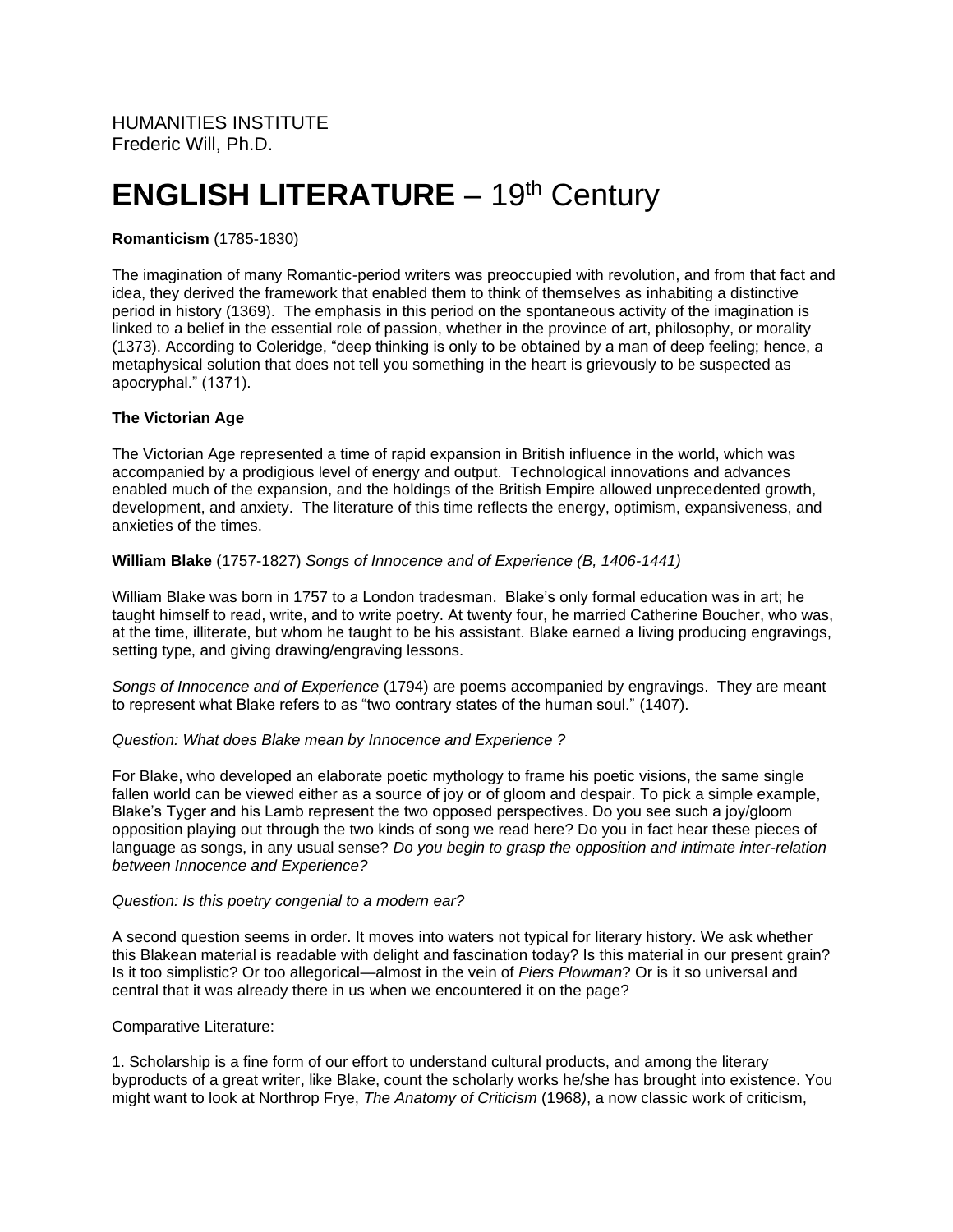which contains copious and insightful references to Blake, while constructing a schema of literature which shares many traits with Blake's own distinctive mythology.

2. A few poets have created private mythologies, while many more have tapped into the mythological thinking of their own age. In English literature the two most original myth making poets have been Blake and the Irish poet, Yeats, whom we will read in our final Unit of this class. Both poets were concerned with contraries, the nature of history and its internal antinomies, the power of imagination to transform. You can pursue the rich mythological relation of these two poets—Yeats greatly admired Blake's thought—by reading the Selection of Blake's *The Book of Thel*, in your Norton Anthology (1425-1430), and then turning to Yeats' *A Vision* (1925), where he enshrines his poetic philosophy of history. Try to see the relation between Yeats' map of the world and that of Blake, with his mythical cosmology.

#### **Mary Wollstonecraft** (1759-1797) *Vindication of the Rights of Woman(B, 1456-1483)*

Mary Wollstonecraft fought her way to literary brilliance from a background of family conflict, domestic abuse, and a sequence of the lowly nanny type occupations which were among the few open to women in her time. In 1788 her novel, *Mary, A Fiction*, was published and caught attention—as Fanny Burney's fiction was contemporaneously drawing attention for its depiction of the "real life" of everyday women. Mary Wollstonecraft took up the cudgel, in a second book*, A Vindication of the Rights of Man,* 1791, which locked horns with Edmund Burke's *Reflections on the Revolution in France*. Like the American Tom Paine, in his *Rights of Man*, Mary Wollstonecraft was a passionate supporter of the French Revolution. Her *Vindication of the Rights of Woman*, l792, followed shortly after, and has proven to be her most lasting contribution to our culture.

#### *Question:What are the boundaries of the thing called Literature?*

Olaudah Equiano, Mrs. Burney, now Mrs. Wollstonecraft; do these authors' texts belong in a course on literature? Are they literary texts or are they something else—social commentary, memoir, projections of intentions for the future? Common sense suggests we ignore this question, and delight in fascinating texts wherever we find them and can learn from them. But not everyone would agree that these fascinating texts are literature. For example Wordsworth and Coleridge were supporters of a view of imagination, which they considered the central and indispensible force in literary creation; they thought imagination transformative, able to take disparate pictures of our experience and fuse them into a unique whole, which was very different from the unfused catalogues common to writers of memoirs or commentaries. When you complete this Unit please reflect back onto the present question, which cuts to the heart of what literature really is. Would Wordsworth have accepted Equiano and Wollstonecraft as writers of *literature?* Would they have cared what Wordsworth thought?

#### *Question: What is Skill in Natural Prose English?*

Prose style, natural, captivating, human is one of the glories of English literature, but it is never easy to analyze. (Herbert Read's *English Prose Style*, 1928*,* is old fashioned, but a splendid guide to these mysteries.) Mary Wollstonecraft, for instance, is at her best in bringing insights out of simple narration. Take her comparison of two educations, that of women and that of military men (1466-1467). "The great misfortune is this, that they both acquire manners before morals, and a knowledge of life before they have, from reflection, any acquaintance with the grand ideal outline of human nature." This sentence, and the surrounding context, are typical of Wolstonecraft's easy but startling analyses. What is the secret of her artistry?

#### *Comparative Literature:*

1. The discussion of Feminism, which we opened with Frances Burney, above, inevitably reverts to the classic issue; is there something "feminine" about women's writing, and something "masculine" about men's? The cutting argument of mid 20<sup>th</sup> century Feminism, in its classical phase of Betty Friedan and Kate Millet, minimized the differences between the abilities and skills of men and women. (Mary Wollstonecraft does the same, exception made for the question of physical strength.) Do you see some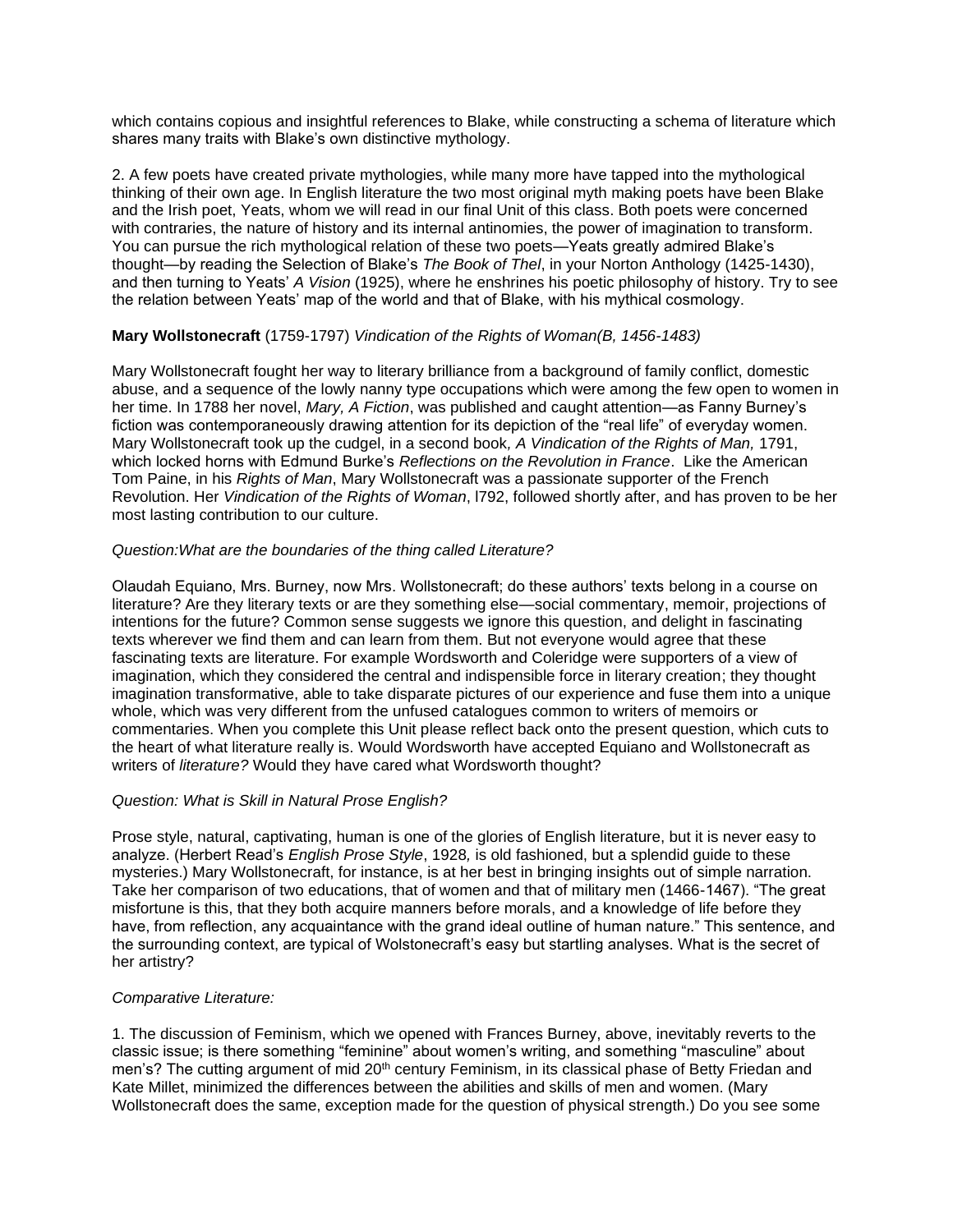sensibility, in the passages we have been reading from women authors, that distinguish them from "masculine style"?

2. Literature has often been viewed as a mirror of life, in which we see the realities of a time clearly reflected. (Mrs. Burney's depiction of her mastectomy brings this to mind.) Does this seem a valuable way to view literature? Take a look at Escarpit, *The Sociology of Literature*, 1971, for insights into literature as a mirror of social life. Marxist theorists saw literature not only as a mirror but as a stage of social development. Cf. on this Fredric Jameson, *Marxism and Form*, 1971.

#### **William Wordsworth** (1770-1850) *Lyrical Ballads; Preface to Lyrical Ballads, Tintern Abbey;Prelude(B, 1484-1592)*

William Wordsworth was shaped by the Wye Valley and the Lake District of Northwest England. There he grew up freely in nature, comfortable enough in his family life and from early on sensitive to the still unspoiled peasant communities of his region. His relation to his sister Dorothy, and for a long time, during his most creative period, to Samuel Taylor Coleridge, were decisive foundations of his poetic genius. While he was in early life a passionate supporter of the French Revolution, like Mary Wollstonecraft, and while he was close to France for romantic and cultural reasons, Wordsworth grew more nearly mainline and conventional of philosophy, as he aged; one longs, in reading the older Wordsworth, for the simple genius of the *Lyrical Ballads*.

#### *Question: What is the Genius Behind the Lyric Simplicity of Wordsworth's Early Poems?*

The question before us was asked by many, at the time of Wordsworth's publication of *The Lyrical Ballads,* in 1800. The seemingly extreme simplicity of these poems appeared silly, unworthy of the great traditions of poetry. The fact is that Wordsworth and Coleridge were both in rebellion against the concept of the poem in the l8th century and earlier. (Think back to Dryden and Pope, for examples of that earlier poetry at its best. It is full of poetic diction, personified virtues with capital letters, a vocabulary level which belongs to educated speech, instead of to the voices of common people, as Wordsworth understood it.) The answer to our question seems to go in this direction: the lyric simplicity of Wordsworth—see "We are Seven"—is not simple at all. The complexity of this lyric balladry lies in the inner organic mystery of the poet's feelings. (See how many different issues are involved in whether "we are seven.") The description of the poet, in the *Preface to the Lyrical Ballads*, (1502), is of a person of "comprehensive soul," and of an imagination which makes wholes out of parts. Because he was this kind of person Wordsworth was able to write this kind of poetry.

#### *Comparative Literature:*

1. Wordsworth's place in the shaping of literary history is decisive. His views of the common voice, of the power of imagination, of the omnipotence of memory, of the impending threats of industrialism and vulgarity, all fall into line with perceptions and cultural developments which dominate Wordsworth's own time. From the Napoleonic Wars, to the French Revolution, to the mid-19th century growth of the middle class in Europe: all these events coincide with the powerful growth of Wordsworth's sensibility. I suggest you take a look at Polanyi, *The Great Transformation* (1944*),* for a broad survey of the cultural landscape in which Wordsworth lived. Geoffrey Hartman's *Wordsworth's Poetry* (1964) is a guide to the simple mysteries of Wordsworth's early lyrics.

2. Wordsworth's quality of imagination can suggest the work of Chuang-tsu, the 4<sup>th</sup> century B.C. Chinese poet, who worked in the philosophical vein of Lao-tsu. If you consult that quiet tweaker of language, you will see that, like Wordswoth, he leaves an after mood of puzzlement and learning, which is an intimate part of the power of his poetry. Compare him to Wordsworth. Then go back to Pope, and note how sharply *he* brings his poems to a point, a precise conclusion that says it all again.

#### **S. T. Coleridge** (1772-1834) *Poems; Biographia Literaria (B,1609-1670)*

Coleridge, like Wordsworth, was educated at Cambridge, but proved a wayward student, too much the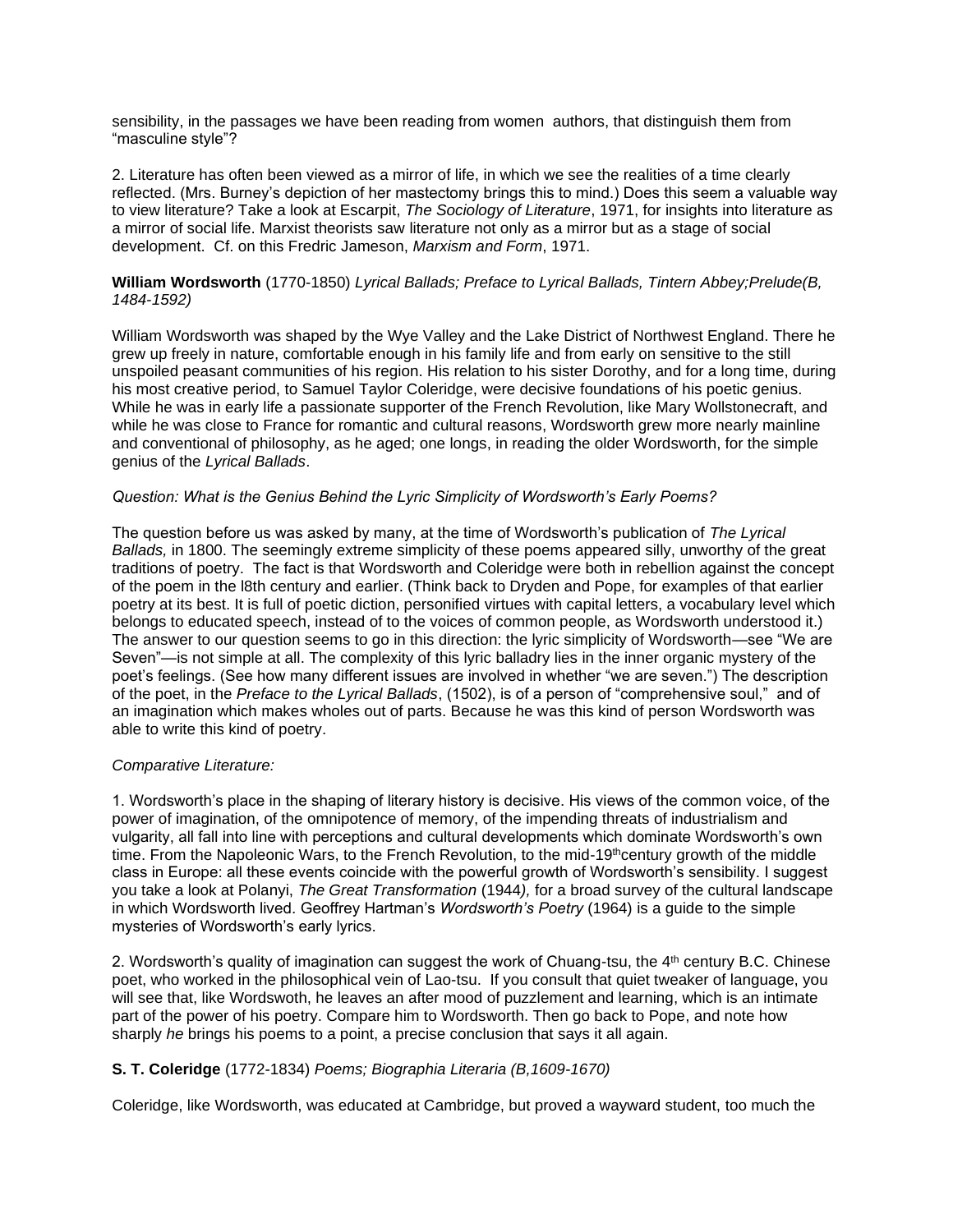scholar to fit comfortably with his classes, addicted to high living, and eventually to crippling debt. His only recourse was the military, in which he was even more a failure. Back at Cambridge, Coleridge paired up with the poet Robert Southey, and soon with William Wordsworth, who was to be the great intellectual mate of Coleridge throughout much of his life—though a bitter guarrel estranged them for some years and for decades he shared with Wordsworth the distinction of being the leading British poet and thinker. It should be mentioned, because it sharply distinguished Coleridge from Wordsworth, that the former spent considerable time studying German philosophy of the day, and came away from that experience, at the University of Goettingen, far more the speculative thinker than Wordsworth.

#### *Question: What is the 'supernatural' quality of Coleridge's poetry?*

In his *Biographia Literaria*, Coleridge observes that in the *Lyrical Ballads*, which bear the author names of both himself and of Wordsworth, he (Coleridge) created poems of the supernatural, while Wordsworth, as he insisted, wrote poems bearing the real speech of real men in daily life. Do you find this distinction born out in the poems you have read, and if so what is the *supernatural* element in Coleridge's work? Take "The Rime of the Ancient Mariner," "Christabel," and "The Eolian Harp." What is "supernatural" about those poems? Why would Coleridge have used that term about those works?

#### *Comparative Literature:*

1. Coleridge's definition of imagination, as given in the *Biographia Literaria* (Chapter 13; l663), claims that that faculty is "the living power and prime agent of all human perception." Do some reading in the thought of those German contemporaries of Coleridge, from whom he drew the foundations of this radical new aesthetic. (Think how totally this aesthetic differs from that of Dryden and Pope, hardly a century earlier.) Good starting point (with a commentary): the German philosopher Schelling's contemporary *System of Transcendental Idealism* (1800), which gives the priority to the aesthetic, in the human construction of reality.

2. You will have gathered that nature becomes a key concept for both Enlightenment thinkers like Pope remember the "Essay on Man"—and for Romantics like Coleridge and Wordsworth. Give some thought to the difference between the usages of "nature" in the work of those two groups of poets. Coleridge, you may want to consider first, writes of "the one life within us and abroad, which meets all motion and becomes its soul." ("The Aeolian Harp," ll. 26-7). Would Pope have resonated to this kind of "pantheistic" idea?

# **Lord Byron** (1788-1824) *Poems, Childe Harold's Pilgrimage, Don Juan (B, 1671-1730)*

Child of aristocracy on both sides, inheritor too of both extreme handsomeness and a club foot, Lord Byron represents the adventurer/dissolute, /genius in the fullest expression of what was to be the Romantic spirit. How appropriate that, after a life of erotic expenditure, passionate friendship—as with the poet Shelley and his wife-- ultimately Byron met his death fighting for Greek Independence in the War against the Turks. This cause, of real and symbolic power throughout Europe, was widely seen in the West as a Battle to release the imprisoned spirit of Ancient Hellenism. Byron was "heroic" to the end.

#### *Question: What is the Secret of Byron's narrative skill?*

We turn to a question of prosody, first of all. Byron took the *ottava rima* form of *Don Juan* from a strong tradition in Italian verse. (The scheme is *abababcc*; with an alternation of four and five stress syllables in the rhyming lines. One would say a bouncy, jocose and impish scheme, and so it is.) So what is the secret of Byron's placing a set of tales of romance into the rollicking onward advance of this meter? He never pauses, he presses forward without unnecessary commentary, he mocks himself regularly, he mocks Don Juan regularly, he keeps his own person flittingly intrusive throughout the tale; and above all, of course, he is a master of the erotic tease, as Chaucer had been. *Are we getting close to Byron's secret?*

#### *Comparative Literature:*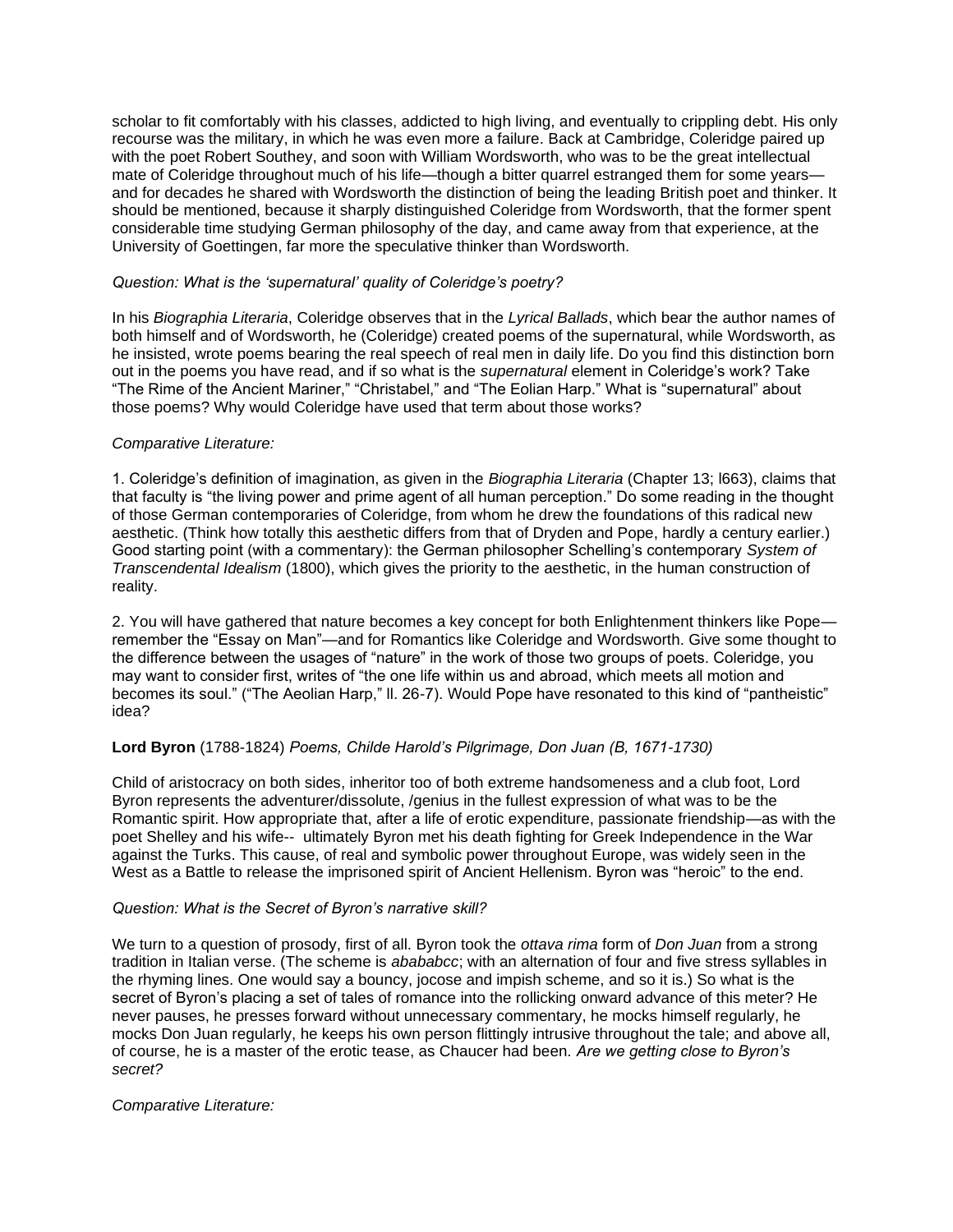1. The long poem before you is both narratively enchanting (my opinion) and hard to duplicate in other literatures. I suggest you refresh yourself on the libretto of Mozart's *Don Giovanni*, which was completed in 1788. In that opera, with a noted libretto by Lorenzo da Ponte, Don Giovanni comes off as a charming and obsessed sexual predator, attracted to an endless series of women, whom he loves to enumerate. By making this comparison between poetry and opera you will, among other things, double your awareness of Byron's passive Don Juan, to whom women just happen. You will also be asking yourself about the difference of music from narrative poetry, as a medium for constructing character. What difference do you see?

2. In your *Norton Anthology*, 1671, you see a provocative quotation from the French critic and early sociologist, Hippolyte Taine (1828-1893). In essence, Taine praises Byron's work lavishly, while rating the work of Coleridge, Wordsworth and Keats on a far lower level. You might ponder that passage, which reflects a view uncommon, even unimaginable, at our time. Taine's evaluation runs with the spirit of his own time, and counter to the evaluation most critics and historians would give today. All that is neither here or there, as far as Byron's "true value" goes, but it is an alarm bell indicator, that literary historical evaluations blow with the wind of their times. In  $18<sup>th</sup>$  century France, people in the know typically scorned Shakespeare, for his vulgarity. Among earlier Christian writers ancient Greek literature was viewed as nothing more than a cesspool of bad moral examples. Times change. Is there lasting value in the productions of literature? Have you observed such taste changes in the literary development of your own time?

#### John Keats (1795-1821) *Poems and Letters (B, 1820-1884)*

The English Romantic poets seldom lived long, and Keats led them all in early death, at age 26. It is the belief of our Norton editors that had Keats lived a full life he would have excelled such as Chaucer and Shakespeare in achievement. Yet rather then mourn we may better suppose that the brevity of this life was the price of Keats' distinctive brilliance, intermixed as it is with the premonition of death. Trained as an apothecary-surgeon, Keats exercised his medical career for a brief period, then found his way into a lively circuit of London poets and before long had decided to devote himself to poetry. His brilliant activity as a poet was frenetic, dominated by his premonition of death, and in fact fate proved him right, for in 1820 he began to cough up blood, a result of tuberculosis, and a year later he was dead.

#### *Question: What is Unique about Keats' poetry?*

The question may sound like an excerpt from a parlor game. Surely answers will be as different as answerers. For this author, though, the answer is sure: that Keats' *aesthetic perspective* is uniquely pervasive, and finds exquisite expression in his work. It is not that Keats is "arty," or superficially caught up in the details of beautiful things, but that he finds truth, as he said, in beauty. That is not all he finds in beauty, either, for in the evanescent, shimmering will o the wisp of the aesthetic he finds his own deepest human environment, the proximity of sleep, narcosis, and that kind of loveable death toward which the Nightingale draws him.

#### *Comparative Literature:*

1. How is literature related to music? You might want to compare Keats to other poets whose work seems to border on the musical. (I think of Whitman in America, Paul Verlaine in France, Heine in Germany; you can supply other and better examples.) Does pure sound have significance by itself, in poetry, or must sound be allied to meaning in order to constitute poetry? You might apply this subtle question to a poem like the "Ode to a Nightingale," which is about the music of the bird's call, as it ultimately narcotizes rational (or perhaps any) meaning. Keats is forever working the borders between music, as topic and as part *of* his poetry, and music as thematic material *in* his poetry.

2. Sometimes the best commentary on an author's writings lies in other writings by the same person. Keats' *Letters*, of which you have examples in our anthology, are marked by the same fervor, sudden starts and stops, and brilliant flashes as his poetry. Can you think of other literary figures whose letters you know? (Tolstoy? Lawrence? T.S. Eliot?) if so, you may want to see whether letters give us a down to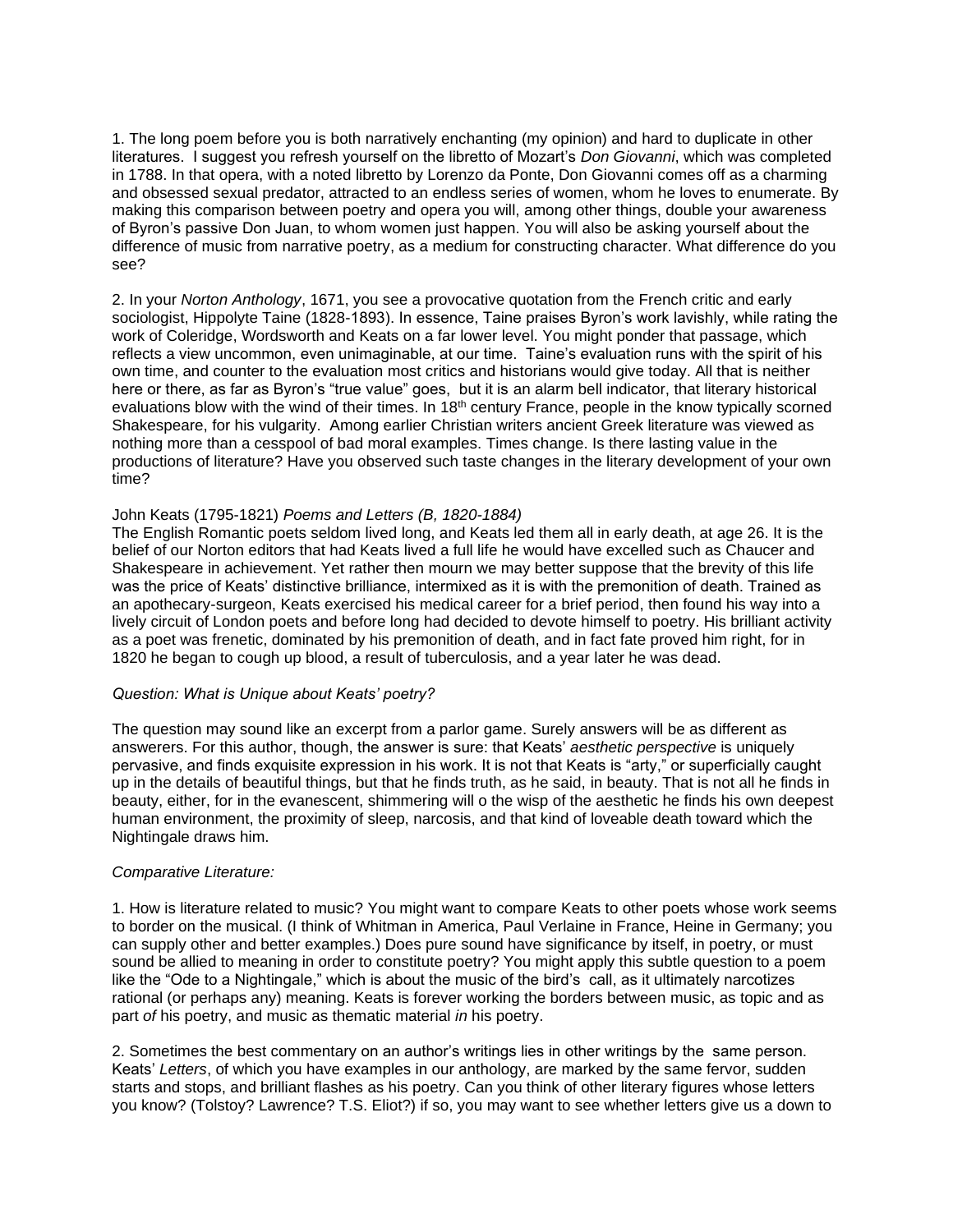earth appreciation of an author, and thus a special mode of access to the writer's major creations.

#### **Gerard Manley Hopkins** (1844-1899) *Poems (B, 2158-2167)*

Although Gerard Manley Hopkins was to take his own special career path, he too, like many of the male authors requiring our attention in the preceding entries, took the educational path of Oxford/Cambridge, into the presence of certain eminent professors and literary figures. Matthew Arnold, poet and humanist, was among the "great figures," but the particular inspirations for Hopkins were two: Walter Pater, essayist and aesthete, a thinker for whom the artistic was always close to the moral; John Henry Newman, whose conversion to Roman Catholicism had much to do with Hopkins' own similar move. (Hopkins entered the Catholic Church in 1866, and ultimately became a Jesuit priest.) In 1884 Hopkins was appointed Professor of Classics at University College in Dublin, Ireland.

#### *Question: What led to Hopkins' Conviction that Poetry and the Religious Vocation are Incompatible?*

The present question is both simplistic and unanswerable, and yet goes right to the heart of Hopkins' position as a creator. You will have noticed that Hopkins—with his sprung rhythm and inscape and instress theories—puts heavy stress on the manipulation of the oral/sensuous presentational side of poetry. (In his youth, Hopkins wrote in the vein of Keats, and you can see the aestheticism of, say, "Sleep and Poetry," in Hopkins.) In addition, as you note in Norton (2159), Hopkins viewed the instress of inscape as a form of address to the created identity of the object of the poem, and thus a fairly direct access to Christ, the emblem and Lord of the created world for Hopkins. If you follow this issue of confrontation with Christ through its embodiment in a poem you will come on the source of conflict, for Hopkins, between his religious vocation and his artistic creativity. Inside himself he doubted that he should substitute an artistic simulation of the Christ encounter for the direct encounter in the Mass, the central act of his priesthood. In the latter part of his life, Hopkins abandoned poetry.

#### *Comparative Literature:*

1. To read Hopkins' lyrics—think of "God's Grandeur" or "As Kingfishers catch Fire"—is to pay close attention to the prosody that drives his thought, (Is Hopkins' prosody itself a kind of embodied thought?) The challenge of this Comparative Literature entry is to review in mind the variety of lyric/poetic styles we have touched on in this course. Spenser, Sidney, Donne, Pope, Blake, Wordsworth, Coleridge, Byron, Keats, and now Hopkins. Does Hopkins ally with some particular voice in this group. Take "The Windhover." Notice the effect of sprung rhythm, as Hopkins called it, in which there is a regular number of stressed syllables, but a highly variable number of unstressed, and some consequent breathless linking of one line to another. Do you see this pattern creating a novelty in English lyric? Or is Hopkins simply varying familiar patterns with a slight tweak?

2. In your Norton Anthology (2159) you note that Hopkins drew on Duns Scotus for the thinking behind *inscape*. Involved here is Hopkins' belief about the kinds of disclosure poetry is capable of, as it allows the other it depicts to reveal its identity, and thereby to become, in its full createdness, the stamp of the Christ on it. From Plato (say in *The Ion*) to Martin Heidegger, in *Being and Time* in the past century (1962), poets and philosophers have long debated the knowledge poetry seeks and gives; and Hopkins belongs to this tradition of debate. It might be instructive to contrast Hopkins, in this regard, with Spenser, Donne, or Wordsworth, each of whom clearly believes that poetry is more than expression, that it is also inquiry and statement about the world we live in.

#### *Essay Questions*

1. You will notice that Pope and Swift died only a few years before the birth of William Blake, in 1757. In with the new! If you were to mix up the works of these three writers in a pile, with no author identification tags on them, would you be able to tell which of the works were by Blake, and which by the other two? How would you tell?

2. Review Wordsworth's *Lyrical Ballads*, and the *Preface* to them. Do you find in the early Wordsworth